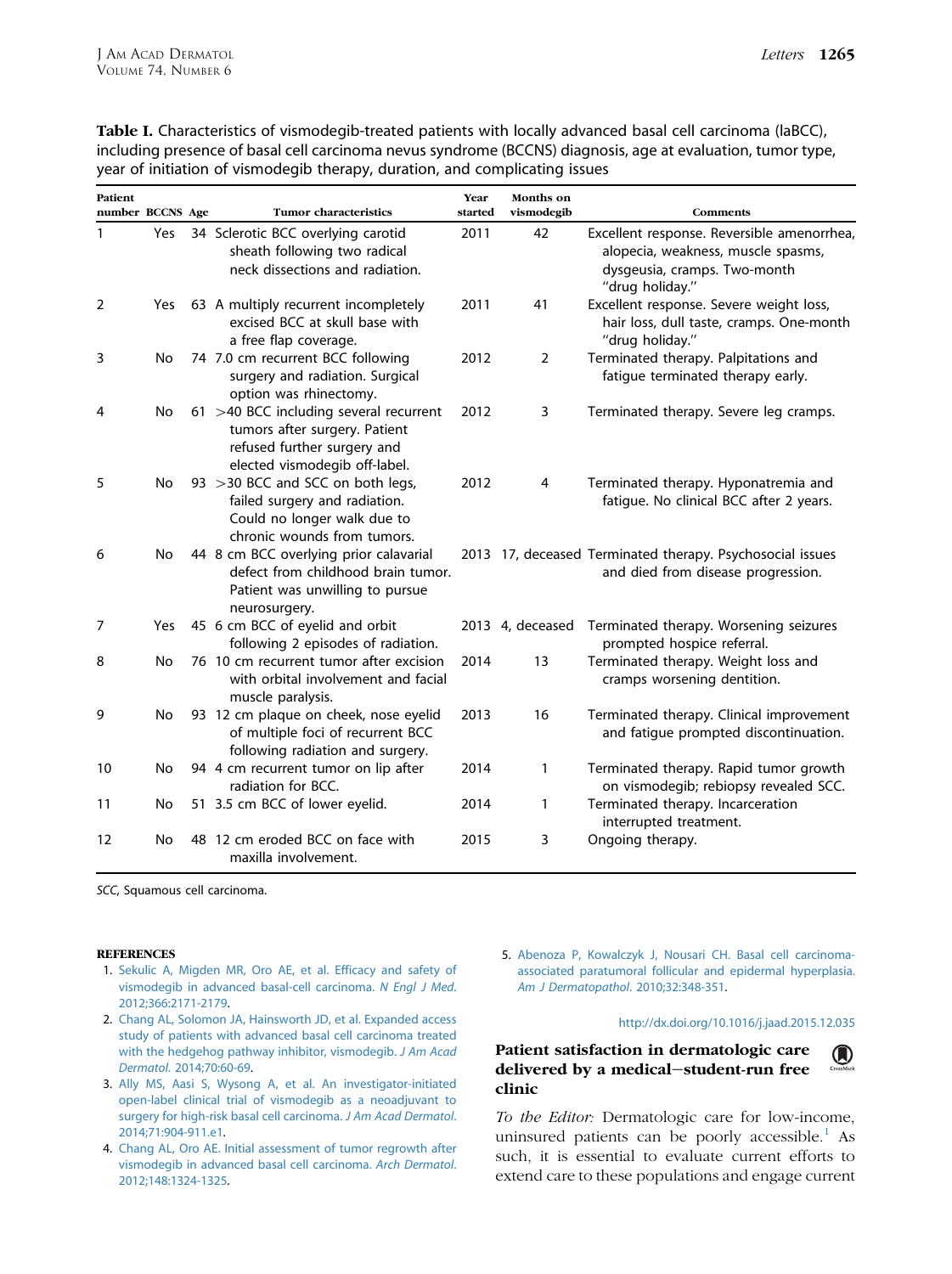and future dermatologists in treating underserved populations. The present study is a single-institution cross-sectional chart review and telephone survey that was performed to address three aims: (1) To characterize the most common dermatological conditions in a free clinic patient population; (2) to understand patient characteristics; and (3) to assess the patient satisfaction of dermatology care delivered in this setting.

The Cardinal Free Clinics (CFC), a partnership between Stanford Healthcare, community-based physicians, and students of Stanford University, serve mostly low-income and immigrant populations via a weekend clinic that provides general and specialty care. Dermatology clinics are held monthly. Clinics are funded by philanthropy and University contributions. Medical students manage clinic infrastructure, patient scheduling, and physician staffing. Medical students and residents see each patient and then present the patient to the attending physician. Afterwards, diagnosis and management is performed together at the bedside via the on-site Stanford-affiliated dermatologist. Biopsies were interpreted by Stanford dermatopathologists pro-bono. Most patients were self-referred; however, some patients were referred internally either from the general CFC or after an offer of a ''free skin cancer check.''

A retrospective chart review was completed for all patients seen at the dermatology clinic at CFCs from October 1, 2013 through April 1, 2015. An institutional review board-approved 6-question telephone survey was administered between March 2015 to May 2015 to all patients in the study period. Seventyone patients representing all major demographics (Table I) were seen during the study period, with a survey response rate of 63%. Socio-economic status was not assessed within our survey; however, 62% of patients from the general clinic have an annual household income of less than \$25,000; the majority of patients were uninsured. The most common conditions treated included acne vulgaris (14%), tinea (14%), psoriasis (11%), and atopic dermatitis (10%). Two-thirds of patients had not received prior care of their chief complaint by any health care provider, and of those that did receive prior evaluation, the majority classified prior therapy as ineffective [\(Table II\)](#page-2-0). After receiving care at the CFCs, 82.2% of patients considered the treatment effective. Eighty-four percent reported that they were either likely or highly likely to visit a dermatologist again in the future.

These results indicate that providing dermatology care in a medical-student-run free clinic is associated with positive patient satisfaction and

Table I. Patient demographics and dermatologic conditions

| Demographic/Condition                      | Total<br>patients<br>$(N = 71)$ | Proportion     |
|--------------------------------------------|---------------------------------|----------------|
| Age, years                                 |                                 |                |
| Median (25%-75%)                           | 41.5                            | $(28-50)$      |
| Sex, n (%)                                 |                                 |                |
| Male                                       | 35                              | (49.3)         |
| Female                                     | 36                              | (50.7)         |
| Ethnicity, n (%)                           |                                 |                |
| <b>Black</b>                               | 5                               | (7.0)          |
| Asian American                             | 22                              | (30.9)         |
| White                                      | 18                              | (25.4)         |
| Hispanic                                   | 26                              | (36.6)         |
| Insurance status (%)                       | $n = 45$                        | $n = 45$       |
| Uninsured                                  | 24                              | (53.3)         |
| Medicare                                   | 6                               | (13.3)         |
| Medicaid                                   | 12                              | (26.7)         |
| Private insurance                          | 3                               | (6.7)          |
|                                            |                                 |                |
| Pigmentary changes (%)<br>Postinflammatory | 4                               | (5.6)          |
|                                            |                                 |                |
| hyperpigmentation<br>Dysplastic nevi       | 2                               |                |
| Vascular abnormalities                     | 1                               | (2.8)<br>(1.4) |
| <b>Varicosities</b>                        | 2                               |                |
|                                            |                                 | (2.8)          |
| Growths (%)<br>Premalignant/malignant      |                                 |                |
|                                            |                                 |                |
| Actinic keratosis                          | 2                               | (2.8)          |
| Squamous cell carcinoma                    | 1                               | (1.4)          |
| Benign                                     |                                 |                |
| Seborrheic keratosis                       | 1<br>1                          | (1.4)          |
| Epidermal cyst                             |                                 | (1.4)          |
| Lentigo                                    | 1<br>4                          | (1.4)          |
| Melanocytic nevus                          |                                 | (5.6)          |
| Rashes (%)                                 |                                 |                |
| Acne vulgaris                              | 10                              | (14)           |
| Psoriasis                                  | 8                               | (11)           |
| Rosacea                                    | 2                               | (2.8)          |
| Atopic dermatitis                          | 7                               | (9.8)          |
| Foreign-body reaction                      | 1                               | (1.4)          |
| Generalized drug reaction                  | 1                               | (1.4)          |
| Bedbugs                                    | 3                               | (4.2)          |
| Tinea pedis                                | 6                               | (8.4)          |
| Tinea cruris                               | 1                               | (1.4)          |
| Tinea versicolor                           | 3                               | (4.2)          |
| Zoster                                     | 1                               | (1.4)          |
| Scabies                                    | 3                               | (4.2)          |
| Condyloma acuminatum                       | 2                               | (2.8)          |
| Nail abnormalities (%)                     |                                 |                |
| Onychomycosis                              | 1                               | (1.4)          |
| Onychodystrophy                            | 1                               | (1.4)          |
| Melanonychia                               | 1                               | (1.4)          |

perception of effective care. Our findings suggest that medical-student-led free clinics provides a valuable opportunity for undergraduates and